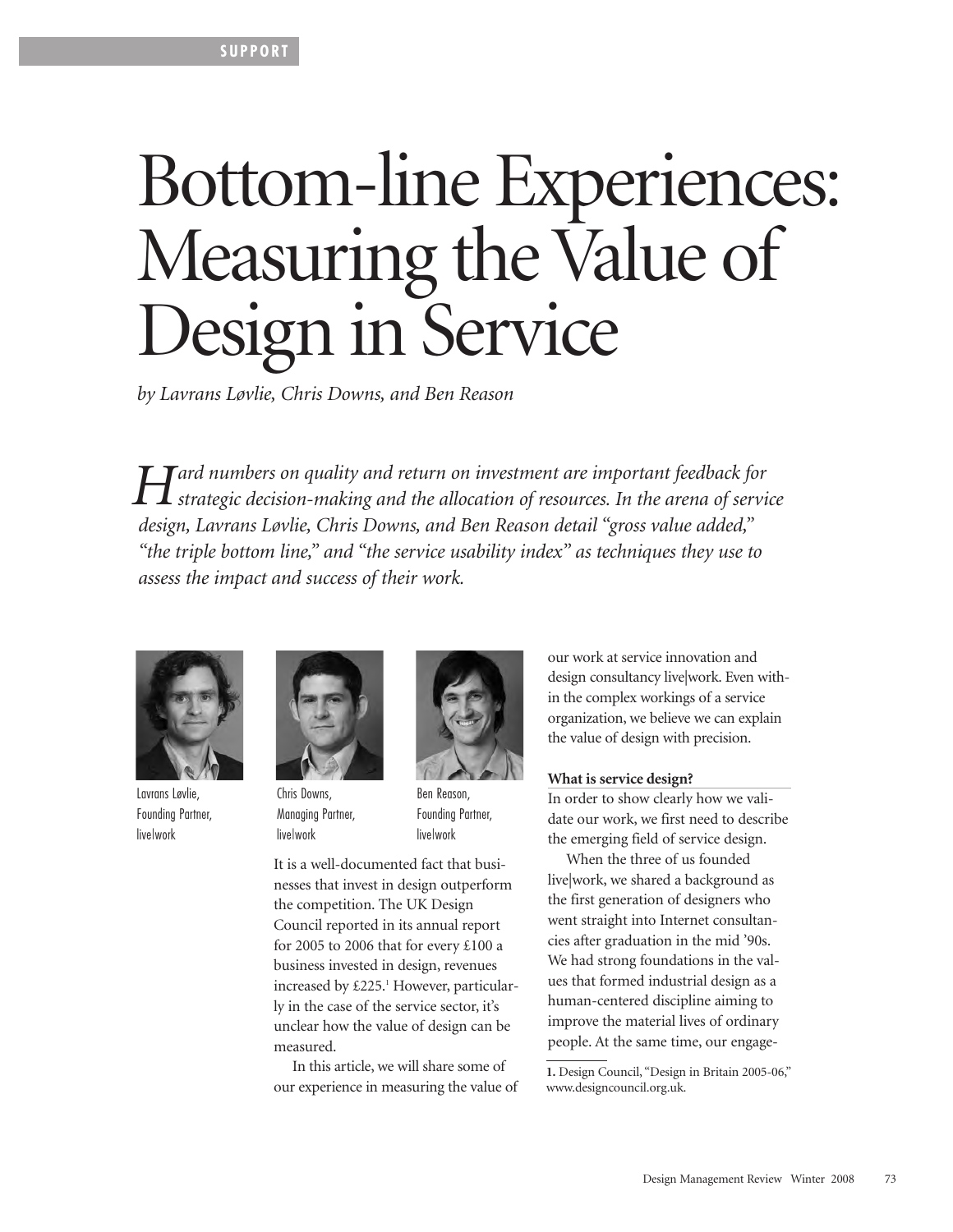ment with networked media changed our notion of what constitutes a design object.

The design process we were taught focused on reducing the complexity of the design problem and achieving ultimate control of form, but subsequently we saw that we could design immaterial experiences that constantly change and that reach people through multiple touchpoints. A bank account, for example, changes content and functionality continually, and will be experienced through paper statements, online interfaces, people, call centers, ATM machines, and the like.

We knew we would need to embrace the complexity of services and think more about how an experience would flow across channels rather than how we could create one perfect interface. We came to a definition of the new discipline of service design as "design for experiences that reach people through many different touch-points and that happen over time."2

Since we started in 2001, we have had some fantastic opportunities to develop our methods and techniques with some of the most ambitious service organizations in the world, ranging from telecoms companies, such as Orange and manufacturers such as Sony Ericsson, to financial service companies, such as Norwich Union (the UK's largest insurer), and public service

providers, including the UK government. We have also worked with design schools across Europe.

During our first years, our focus was on developing methods that were appropriate to the design of services. Lately, however, we have also begun to look at ways to document how design provides value and return on investment (ROI) in the service sector.

#### **How to validate quality in the design of services**

Managing design quality in the service sector is the art of matching people's expectations with an experience that is consistent across all the touch-points that make up the service. What makes this complicated is that a service is "manufactured" at the point of consumption and is often created by a mix of digital information, products, and people—including staff and customers.3 For instance, the experience of train travel is composed of interactions with timetable information, ticket machines, stations, trains, conductors, and a range of other touchpoints.

**3.** Gillian Hollins, Bill Hollins, *Total Design: Managing the Design Process in the Service Sector* (London: Trans-Atlantic Publications, 1991).



The key to the design of services is the attention to how an experience flows across touch-points rather than the quality of an interface in isolation.

**<sup>2.</sup>** www.servicedesign.org.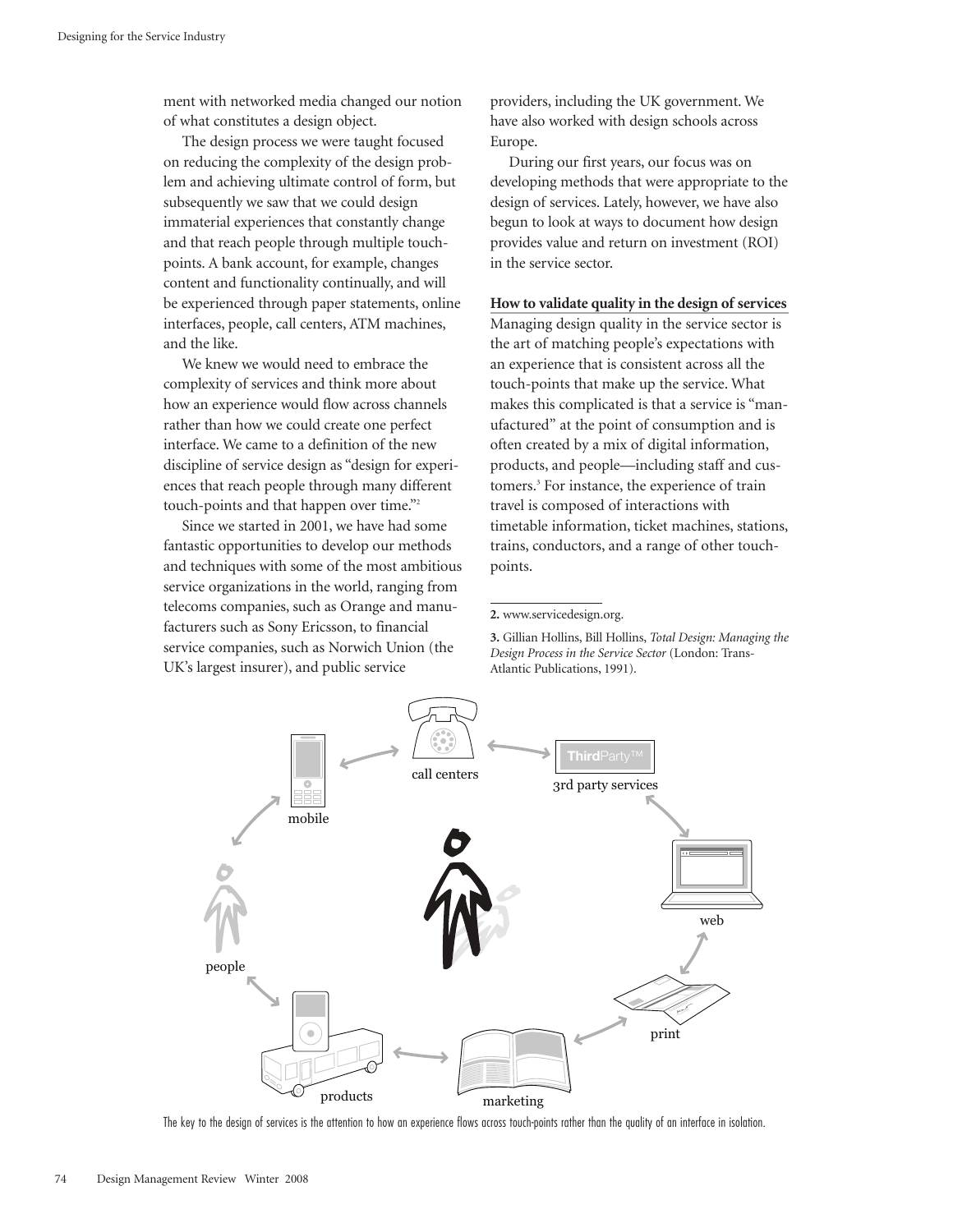The best way to ensure quality within this sort of complexity is to put the people who are going to use the service, rather than the design object, at the heart of the design process.

When users are made part of the design team, the focus shifts from the perfection of each touch-point to the journeys of use people go through when they interact with the service. There-

fore, we work with potential users from the definition of the brief through to launch in order to validate the quality of our design work. In the end, our customer-centric measure of success is how much people love the service and are happy to make it part of their lives. However, this is usually too subjective a measure for the people that commission projects from us.

#### *Return on investment*

Even though we as designers accept user satisfaction as proof of quality, this alone is rarely sufficient to justify the expense of design for our clients. They have other metrics that drive their activity, perhaps profit or value for money. They need tangible indicators to measure the performance of the service and to be able to demonstrate return on investment. They also need to know how to improve their service to keep ahead of competition.

Below, we present three approaches we have used in recent years to validate quality. In two instances, we have calculated the return on investment on the design work. In the last case, we show how we boil the measure of the service design down to a single number.

### *1. Gross Value Added (GVA)*

One-third of our projects at live|work are in the public sector. In public service design and innovation, success can't be measured by competitive advantage, but rather by the value it brings to society. This is hard to measure, particularly in the multifaceted network of a community.

One method the public sector uses to measure its achievements is gross value added (GVA). Like gross national product (GNP), this is an economic measure used to estimate the

*Even though we as designers accept user satisfaction as proof of quality, this alone is rarely sufficient to justify the expense of design for our clients.*

value of goods and services produced in an economy.

Our work with services for unemployed people in the northeast of England presented a challenge in demonstrating GVA. The work was for the regional development agency ONE North East and the Newcastle-based Design Innovation Education Centre (DIEC).<sup>4</sup> Over the past four years, in an ambi-

tious drive to improve the economy of the region, they have engaged with a series of public agencies to stimulate growth through better design of their services. One of the projects, sponsored by a local authority, Sunderland City Council, aimed to improve services for people who have been on long-term incapacity benefits and to help them get back to work.

Over a three-month period, we undertook research and co-design work with 12 of these clients and a wide range of stakeholders engaged in providing services to help them back to work. This first discovery phase of work culminated in a project brief and an early iteration of service concepts. In addition, the project sponsors needed estimates that could prove that the results would justify the investment.

According to UK national statistics, GVA measures the contribution to the economy of each individual producer, industry, or sector in the United Kingdom. Beyond calculating that getting even a small percentage of people back to work would return massive savings, we found it virtually impossible to produce validated numbers for an initiative the size of a typical design project.

Our solution was to estimate numbers based on the effects on a small prototype community. At live|work, we always try to involve potential users in the design and live prototyping of the service. Since the "manufacture" of a service is in the delivery, we create a live prototype where we actually deliver a "hand-made" version of the service to a limited number of people to find its weaknesses and opportunities and define the design detail.

**<sup>4.</sup>** www.diec.co.uk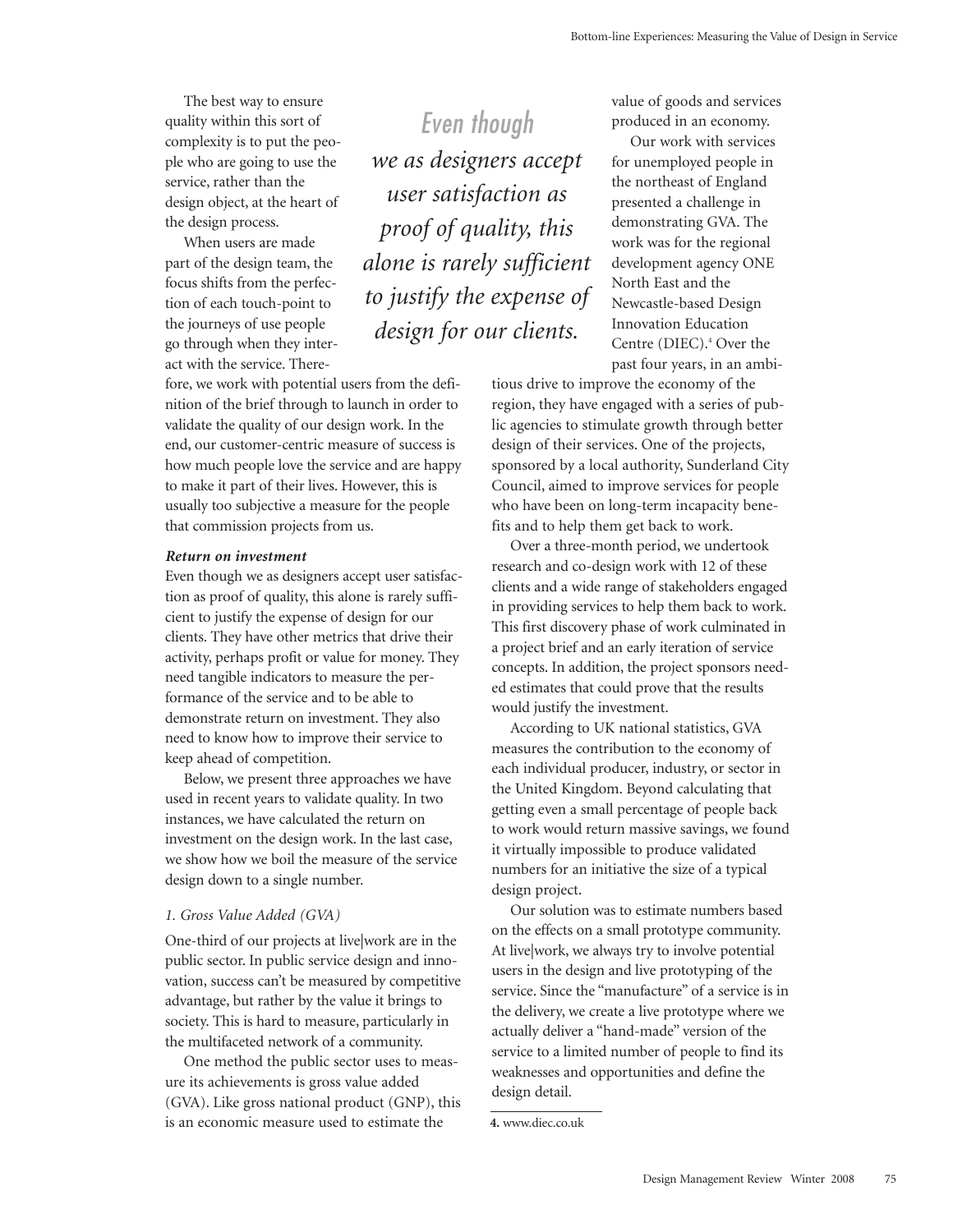There isn't a specific number for how much one workless person costs society, but we were able to find that the state spends between £10,000 and £40,000 per person out of work per year in benefits and other social costs. We

know the rates of worklessness in Sunderland currently and are able to calculate the uplift created by our service design by prototyping it with a small prototype community. We now had a metric for calculating the value of our design intervention. When the uplift overtakes our investment, we will have a positive ROI for Sunderland.

By showing return on investment at a project level, we could also demonstrate that the project would add to GVA and that, if scaled up, the benefits would be massive—one hundred people in work creates a minimum £1m savings per annum. In the public sector, where the networks of value exchange are too complex to accurately measure the full impact of a design initiative, we have found ROI on project level to be a practical and useful tool for making value tangible.

Sunderland City Council believed in the potential defined by this initial project and, on the back of it, we shared our insights and concepts in workshops with more than 200 operational council employees to enable them to improve their services. The project is currently in the pilot phase, where existing services are being reworked to apply the new service design, and the effectiveness of the model is being measured in parallel. Our goal is that for every  $\pounds 1$ invested, there will be a £2 saving to the public purse—a 200 percent ROI.

# *2. Triple Bottom Line*

Another system for measuring the value of design is the triple bottom line. This concept came out of the sustainability movement during the '90s and captures the idea that organization-

*Another system for measuring the value of design is the triple bottom line.*

al success should be measured as the sum of the economic, environmental, and social effects of an activity.<sup>5</sup> It reflects the idea that corporate social responsibility should be for anyone who is affected by what the organi-

zation does, not just customers, employees, and shareholders.

Sustainability is a key issue that live|work believes service design can address, and we try to apply the triple bottom line to all our projects. Our collaboration with London-based car-sharing company Streetcar gave us a chance to apply our skills to a service that represented our values and our ultimate design challenge—shifting desirability from ownership to use.

Streetcar offers members self-service cars for rent by the hour, day, week, or month. The vehicles are parked in a dense network of dedicated spaces in several UK cities and can be booked for as little as 30 minutes or as long as six months, and members receive monthly bills for their car usage.

When we contacted Streetcar in 2004, we found them the most promising of a series of similar services that catered to particular groups of people with narrowly defined needs. We shared an ambition with the company to move the concept of car sharing into the mass market and, together with them, came to the conclusion that we had to elevate the experience of carsharing to a level where it would compete with the experience of car ownership. It was an obvious instance in which design could deliver economic, environmental, and social return on investment.

In order to achieve this, we analyzed the whole user journey, from joining Streetcar for the first time to paying the bills. The major bar-

**<sup>5.</sup>** John Elkington, *Cannibals with Forks: The Triple Bottom Line of 21st Century Business* (Capstone Publishing Ltd; New Ed edition, 1999).



Studies show car sharing significantly reduces the number of cars on the road. Every shared car resulted, on average, in six fewer private cars on the road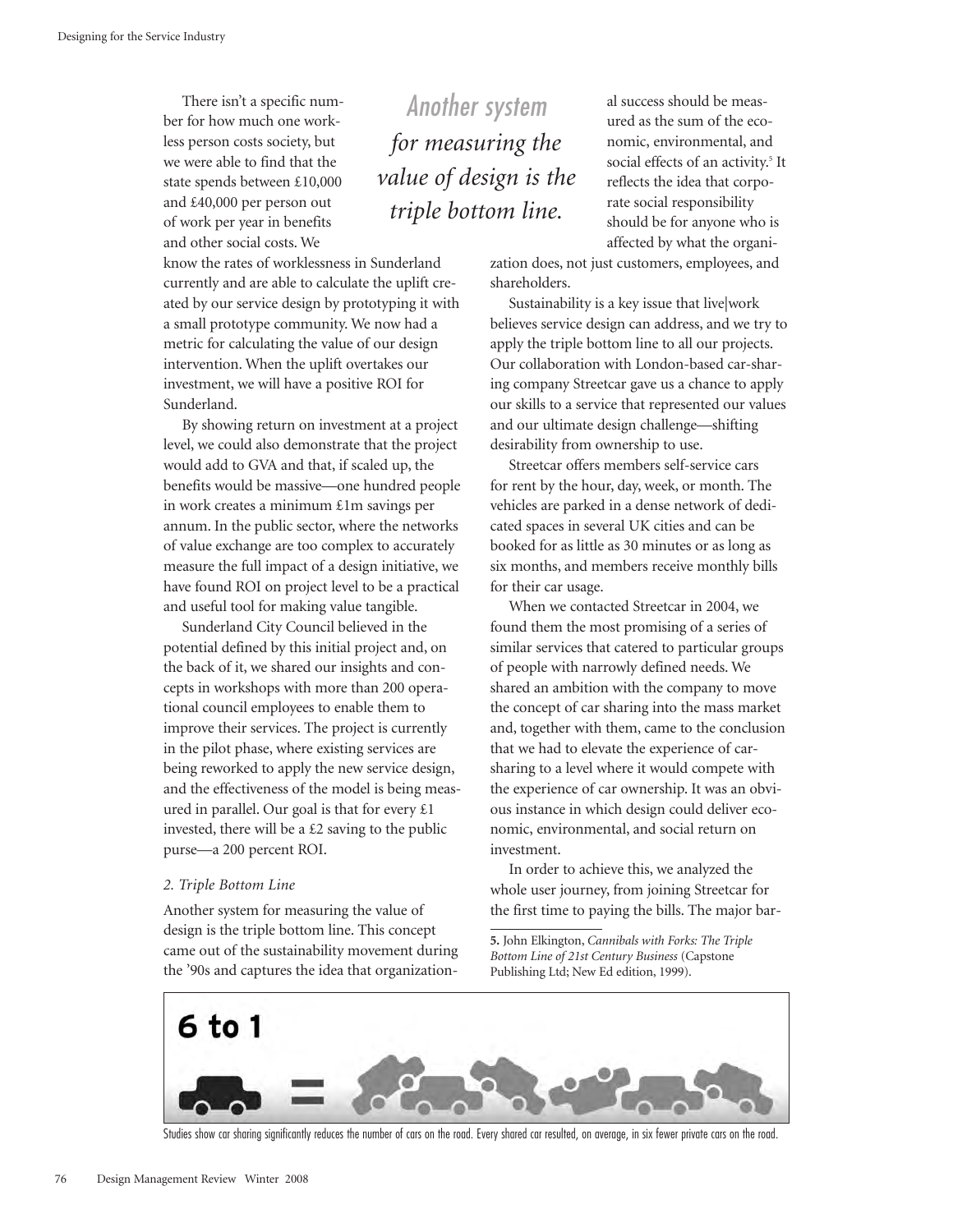rier to growth for Streetcar was that the car was too difficult for new customers to use because they had to input a PIN code in an in-car computer in order to start it. We also discovered that people couldn't compare the Streetcar service to anything they had used before, which made it difficult to manage their expectations.

We blueprinted the entire service journey and redesigned the complete range of touch-points involved, from the joining process to the printed information, including the manual, as well as the website and car booking interface. From this first iteration, our role has been to provide continual design input as the service grows.

In the years since it launched in 2004, Streetcar has achieved its ambitious goal of taking car sharing into the mass market. The company's commitment to delivering a consistent experience across its touch-points has distinguished it from the competition, and it is now the largest club of its kind in the UK, with more than 25,000 members and more than 600 cars in six cities.

In order for us to measure the impact of Streetcar and to evaluate our contribution, we created a triple bottom line overview taking in both Streetcar's and the customer's perspective.

Although this way of reporting value is hard to use for comparison since it incorporates both soft and hard measurements, we believe it gives a good overall picture of the value of the service. It also allows us to incorporate aspects of design that can't be broken down into numbers—such

as self-expression, status, and new patterns of behavior.

After Streetcar, we embarked on a transport project in which we tried to push the triple bottom line one step further, estimating economic benefits across all three areas—economic, environmental, and social. In collaboration with the Design Innovation Education Centre, we worked on making innovations to public transport in the rural county of Northumberland in the North East of England.

Local government is under obligation to provide transport to citizens ranging from schoolchildren to the elderly. This has resulted in a multitude of transportation services, from taxis to ambulances to school buses, and they are poorly coordinated, if at all. At the same time, the people and organizations that need transport have few ways to coordinate their needs.

Our work focused on designing ways to integrate provision and needs better through easily accessible touch-points. The key concept was a new organization that would enable better overview and a more dynamic marketplace for offering and requesting transport. This organization, called RAMP (Rural Access and Mobility Project), would aim to reduce costs for public bodies, create better revenue for providers, and improve quality of service for those who needed transport.

As with our unemployment project, we decided to legitimize the concept and inspire the client to take action by showing value at a proj-

|               | <b>Economic</b>                                                                                                         | <b>Fnvironmental</b>                                                                                                                                                     | Social                                                                                                                   |
|---------------|-------------------------------------------------------------------------------------------------------------------------|--------------------------------------------------------------------------------------------------------------------------------------------------------------------------|--------------------------------------------------------------------------------------------------------------------------|
| Streetcar     | Profitable within 18 months,<br>the company plans to go public<br>during 2008.<br>Largest club of its kind in the UK.   | Has taken more than 3,000 privately<br>owned cars off the road.<br>Users drive 69% less.                                                                                 | Expands mobility options for<br>individuals and connectivity<br>between transport modes.<br>Reduces congestion and local |
| <b>Member</b> | Car owner spends on average<br>£2,749 per year vs. Streetcar =<br>£707 per year, (UK Automobile<br>Association figures) | 63.5% of car club members either<br>give up their cars or don't buy a<br>private vehicle.<br>Streetcar will prevent 2,000,000 kg<br>CO2 emissions over the next 2 years. | pollution.<br>Rethinks a behavioral norm<br>(hassle-free mobility).<br>Creates a sense of community.                     |

Streetcar is the UK's largest car sharing club, with more than 25,000 members. livelwork saw the Streetcar project as an instance in which design could deliver economic, environmental, and social ROI.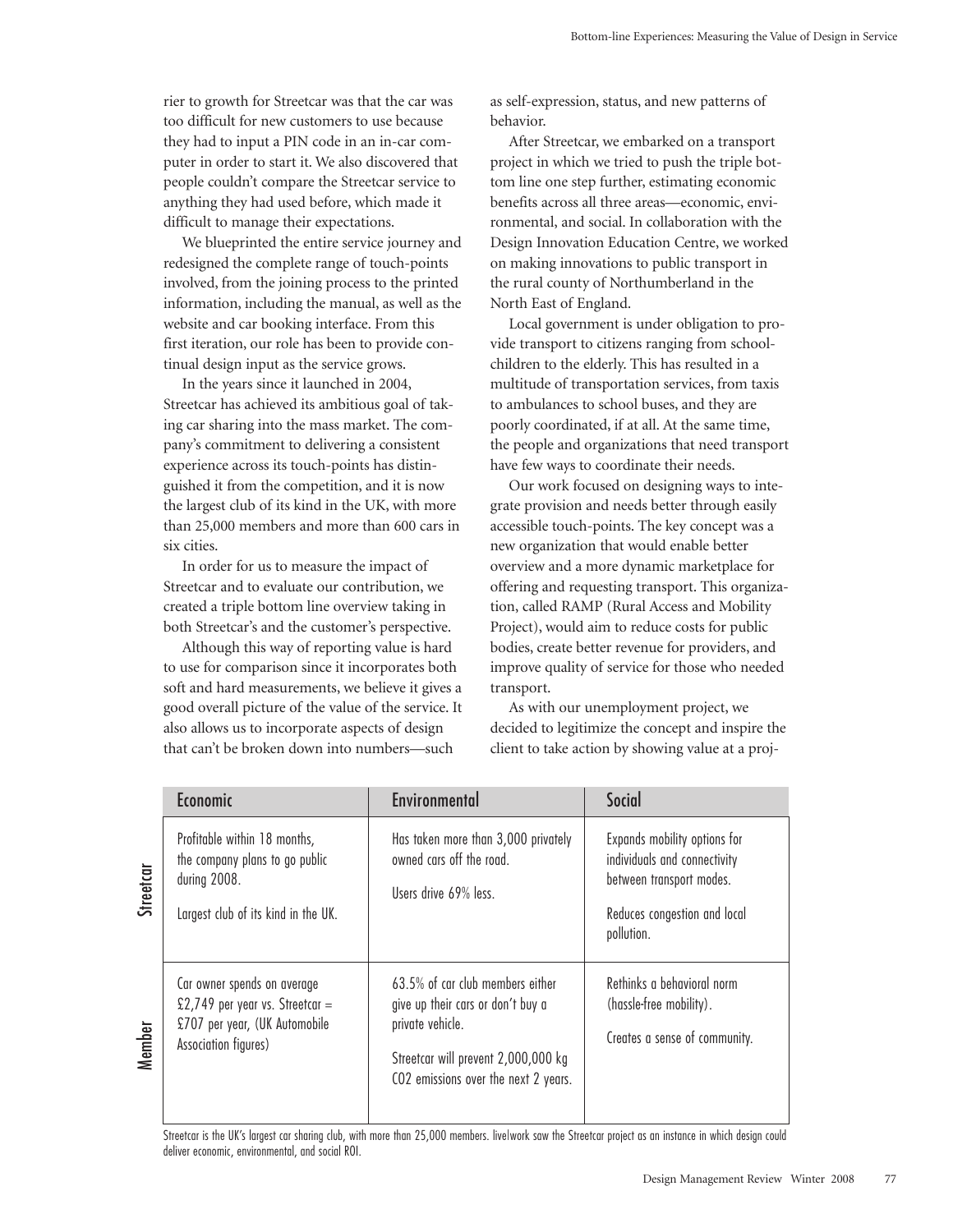ect level. With the help of transport economists, we were able to demonstrate potential return on investment on the economic, as well as on the environmental and social, level.

Our calculation showed that for every £1 currently spent, the county could expect a future return from the proposed service worth £1.65, based on the following breakdown (based on approved metrics used by the UK Department of Transport).

| $$1.25 (76%) = Financial return$                 | Money saved on reduced numbers<br>of miles driven to fulfill transport<br>needs, as well as reduced manage-<br>ment costs               |
|--------------------------------------------------|-----------------------------------------------------------------------------------------------------------------------------------------|
| $\text{\pounds}0.12$ (7%) = Environmental return | Costs saved on reduced number of<br>vehicles, congestion, and emissions                                                                 |
| $$0.28$ (17%) = Social return                    | Value created by providing people<br>with the ability to travel to alterna-<br>tives to day-care and other costly<br>community services |

Our calculations across the triple bottom line showed that the design project would pay itself back to society in four years, and that the new service would break even during operational year two.

Northumberland County Council is currently tendering for an operational supplier to deliver the new model based on the RAMP project, and the work has caught the attention of Oppland county managers in Norway, which faces similar challenges. They have now brought in live|work to help design new integrated transport propositions for their rural citizens.

# *3. The Service Usability Index*

The value of design does not have to be measured in terms of money to be of use to our clients. What they really need from us is to understand design quality well enough to implement improvements that release value.

The third method for measuring the value of design in the service sector is one we have designed ourselves, called service usability (SU). This method was a direct response to the lack of a quality testing method appropriate to service experiences. Service usability isn't a way to qualify ROI, but rather a system that measures the quality of a service experience in concrete terms

and enables organizations to take action to improve their designs.

Whereas there are a multitude of methods for testing particular touch-points such as websites, printed material, and products, we couldn't find one single system for addressing service experiences that are made up of multiple touch-points and that take time into account. For example, when we think about health services we need to take into consideration how the relationship between the person and the service changes over an entire lifetime.

Customer satisfaction ratings go part of the way in terms of validating complete service experiences, but fall down on providing actionable results. It is good to know whether customers like a service or not, but what an organization really needs to know is what is wrong, why, and how it affects the experience. We built SU to address these questions, focusing on finding a way to create actionable insights into service quality that could be applied from boardroom to the front desk. Our starting point was a combination of classic service marketing theory and recent developments in web usability testing.

At the most abstract level of measurement, we created the SU index, which rates the quality of the service with a number between 0 and 10. We define the number by four key parameters:

- *Proposition*. Do people understand the value proposition of the service?
- *Experience*. Do people feel good about the service?
- *Usability*. Can people easily use the service?
- *Accessibility*. Is the service universally usable for everyone?

We arrive at the final number through in-depth interviews and by shadowing users as they use the service in their own environment and time.

An SU report is a detailed document that



The service usability (SU) index rates the quality of a service through in-depth interviews with users and gives it a number between 0 and 10. The Streetcar project, for instance, achieved 7.64, which is a fairly average rating.